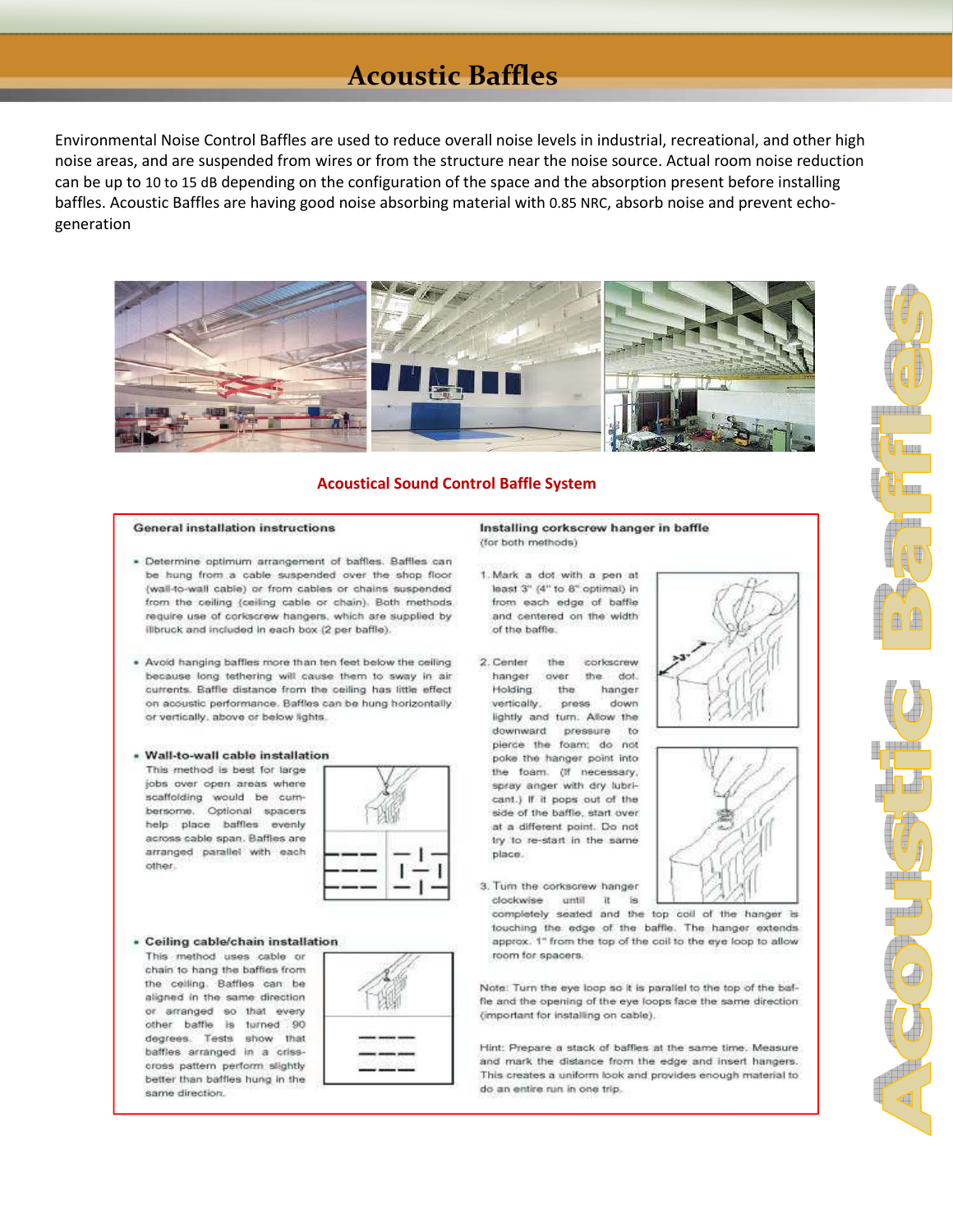

## **Fabric Wrapped Acoustic Baffles**

Fabric Wrapped Acoustic Baffles reduce sound reverberation and provide a more peaceful environment. These baffles are wrapped with a soft synthetic suede fabric, and their strong sound-absorbing performance, durability and eye pleasing appearance are unmistakable. These baffle products are Class 1 fire rated and offer high sound absorption ratings, NRC .80 - 1.05.

The Acoustic hanging baffles are constructed with grommets, which allow for a quick and easy installation.

Decorative Fabric Wrapped Acoustical Baffles

- **»** High Performance
- **»** Architecturally Decorative
- **»** Custom Engineered & Manufactured